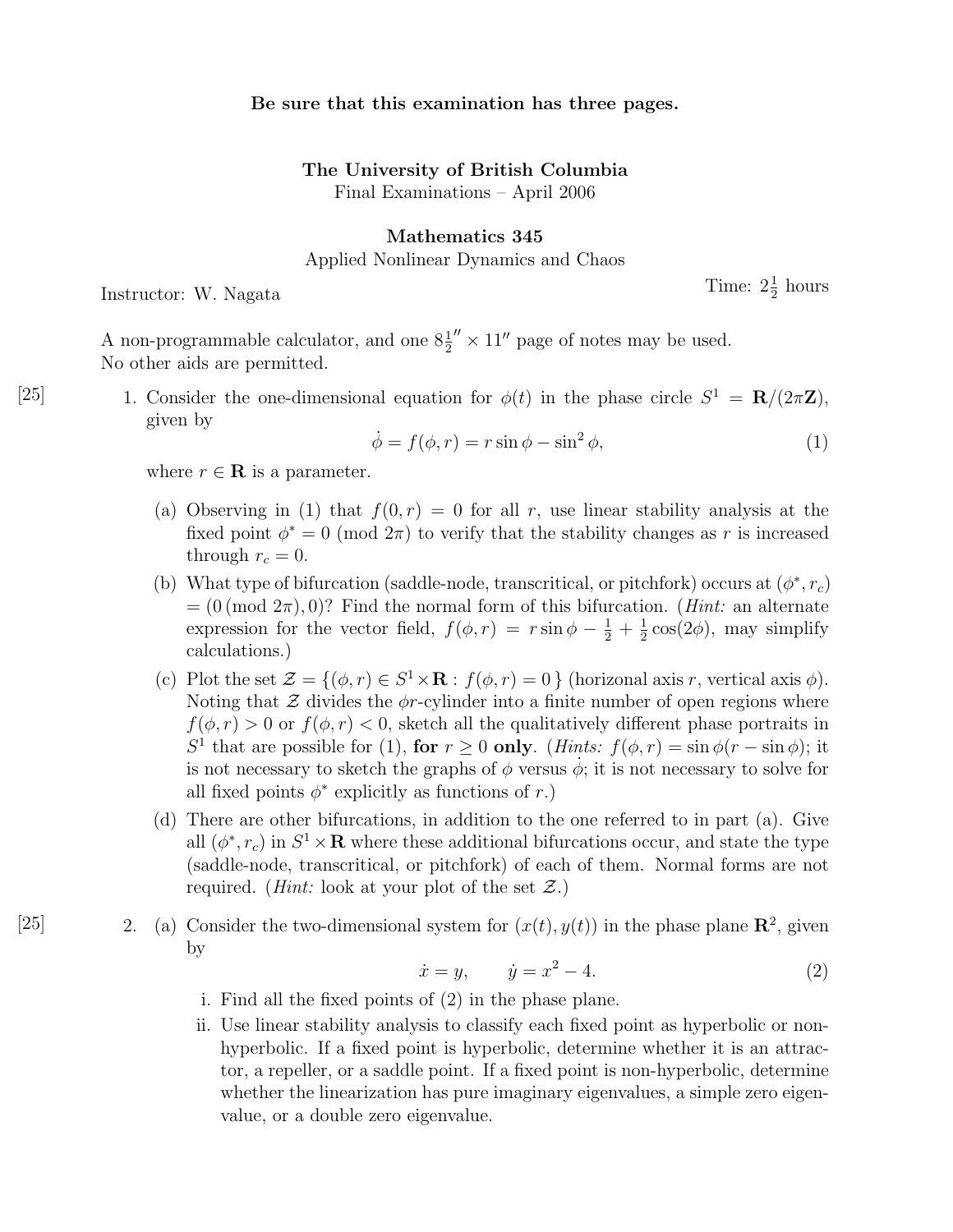- iii. Find a conserved quantity. You may either write down a conserved quantity and then verify that it is indeed conserved, or write down the conditions a conserved quantity for this system must satisfy and then construct a function that satisfies these conditions.
- iv. Sketch the phase portrait of (2). Indicate the (global) stable manifold and the (global) unstable manifold of any saddle point, and indicate homoclinic orbit(s), if any exist.
- (b) Consider the two-dimensional system in the phase plane  $\mathbb{R}^2$ , given by

$$
\dot{x} = y, \qquad \dot{y} = x^2 - 4 - \delta y,\tag{3}
$$

where  $\delta \in \mathbf{R}$  is a parameter.

- i. Let V be the function  $V(x, y) = 4x \frac{1}{3}$  $\frac{1}{3}x^3 + \frac{1}{2}$  $\frac{1}{2}y^2$ . Calculate  $\dot{V} = \frac{d}{dt}V(x(t), y(t))$ along trajectories of (3), and show that if  $\delta > 0$ , then V decreases along all trajectories of (3) except fixed points.
- ii. Are there any closed orbits of (3) if  $\delta > 0$ ? Explain briefly.
- [25] 3. Consider the one-dimensional map  $x_{n+1} = f(x_n)$  in the closed interval [0, 1], where f is the tent map of slope 2, given by

$$
f(x) = \begin{cases} 2x & \text{if } 0 \le x \le 1/2, \\ 2 - 2x & \text{if } 1/2 \le x \le 1. \end{cases}
$$

Note that f is continuous, and attains its maximum value at  $x = 1/2$ .

- (a) Sketch the graph of the map, find all fixed points in the closed interval  $[0, 1]$ , and determine the stability of each of the fixed points (either graphically or by calculation).
- (b) Find explicitly the second iterate  $f^2(x) = f(f(x))$  of the map, and sketch its graph. (*Hint:* consider  $0 \le x \le 1/4$ ,  $1/4 \le x \le 1/2$ ,  $1/2 \le x \le 3/4$  and  $3/4 \leq x \leq 1.$
- (c) Find all cycles of f of period 2.
- (d) Show that any cycle of  $f$  of period  $N$ , where  $N$  is any positive integer, is unstable.
- (e) Show that the map has sensitive dependence on initial conditions.
- [25] 4. Consider the two-dimensional system representing a predator-prey interaction, given by

$$
\dot{x} = x [x(1-x) - y], \qquad \dot{y} = y(x-m), \tag{4}
$$

where  $x(t) \geq 0$  is the dimensionless population of the prey species,  $y(t) \geq 0$  is the dimensionless population of the predator species, and  $m$  is a control parameter, with  $0 < m < 1$ . Let Q denote the quarter-plane  $x \geq 0, y \geq 0$ .

(a) Show that the fixed points of (4) in Q are  $(0,0)$ ,  $(1,0)$  and  $(m, m-m^2)$ , and there are no other fixed points in Q.

2